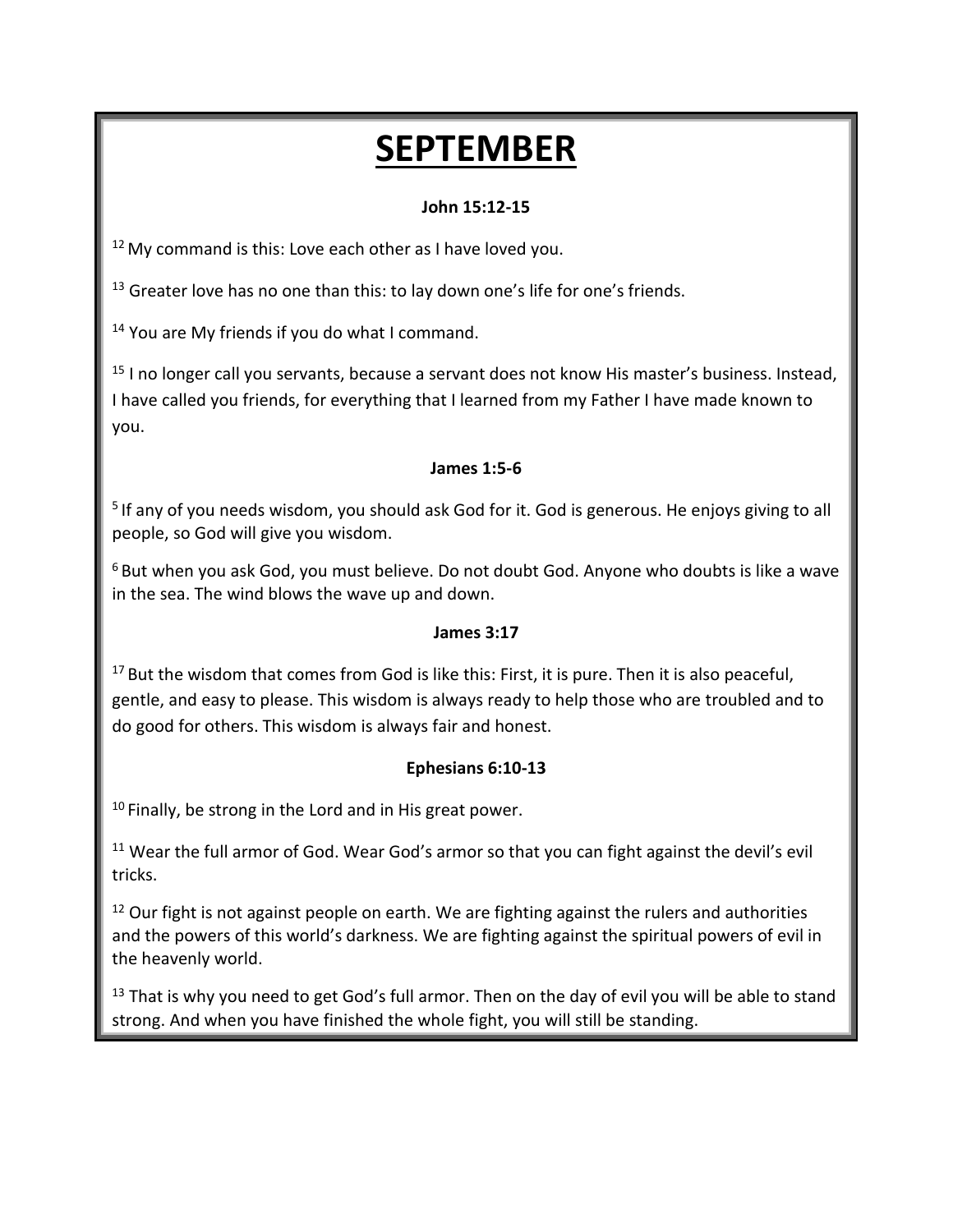# **OCTOBER**

### **Psalm 28:7**

The LORD is my strength and my shield; my heart trusts in him, and he helps me. My heart leaps for joy, and with my song I praise him.

### **Zechariah 7:9**

"This is what the LORD Almighty said: 'Administer true justice; show mercy and compassion to one another.'

### **Colossians 3:17**

 $17$  Everything you say and everything you do should all be done for Jesus your Lord. And in all you do, give thanks to God the Father through Jesus.

### **2 Corinthians 9:6-7**

<sup>6</sup> The person who plants a little will have a small harvest. But the person who plants a lot will have a big harvest.

 $<sup>7</sup>$  Each one should give, then, what he has decided in his heart to give. He should not give if it</sup> makes him sad. And he should not give if he thinks he is forced to give. God loves the person who gives happily.

### **Philippians 4:6-8**

 $6$  Do not worry about anything. But pray and ask God for everything you need. And you pray, always giving thanks.

<sup>7</sup> And God's peace will keep your hearts and minds in Christ Jesus. The peace that God gives is so great that we cannot understand it.

<sup>8</sup> Brothers, continue to think about the things that are good and worthy of praise. Think about the things that are true and honorable and right and pure and beautiful and respected.

#### **Proverbs 3:9**

 $9$  Honor the Lord by giving part of your wealth. Give Him the first fruits from all your crops.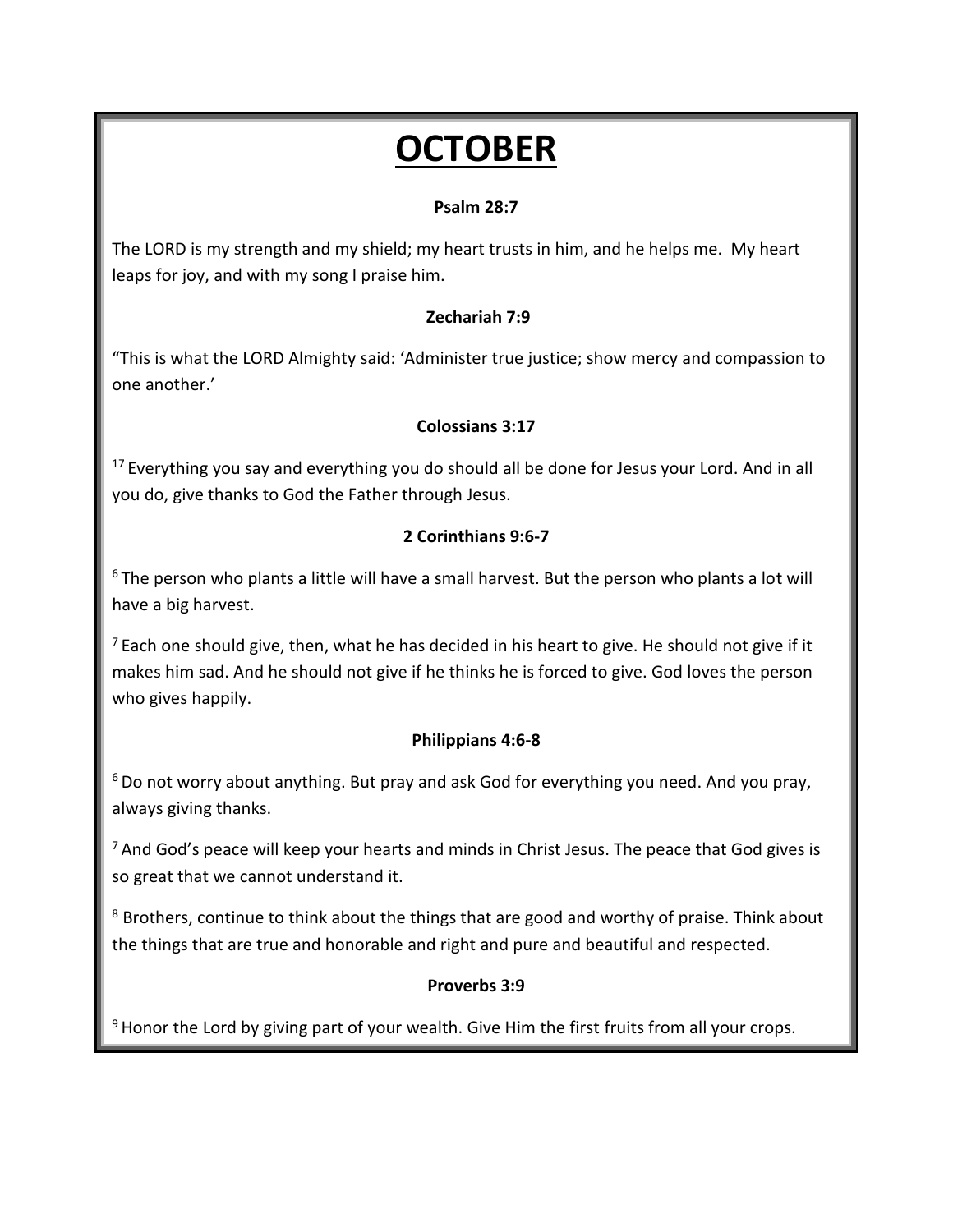# **November**

## **Isaiah 41:10**

So do not fear, for I am with you; do not be dismayed, for I am your God. I will strengthen you and help you; I will uphold you with my righteous right hand.

## **Romans 12:10**

Be devoted to one another in love. Honour one another above yourselves.

## **Joshua 1:9**

<sup>9</sup> Remember that I commanded you to be strong and brave. So don't be afraid. The Lord your God will be with you everywhere you go.

## **Psalm 84:11**

 $11$  For the LORD God is our Sun and our Shield. He gives us grace and glory. The LORD will withhold no good thing from those who do what is right.

## **Proverbs 4:23**

<sup>23</sup> Be very careful about what you think. Your thoughts run your life.

## **Isaiah 32:17**

 $17$ The fruit of that righteousness will be peace; its effect will be quietness and confidence forever.

## **Psalm 27:1**

 $1$ The LORD is my light and the one who saves me. I fear no one. The LORD protects my life. I am afraid of no one.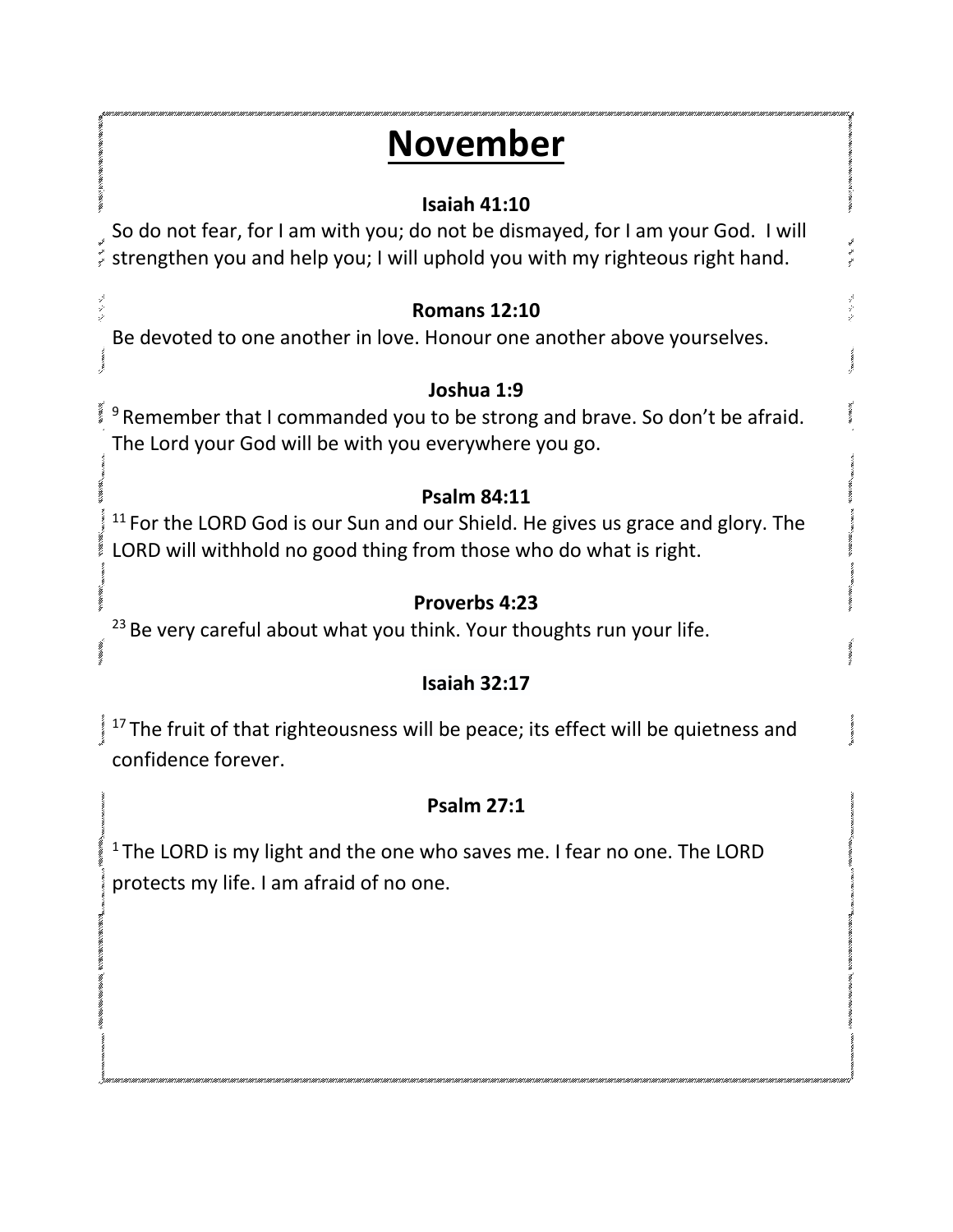# **December**

## **Isaiah 9:6**

For to us a child is born, to us a Son is given, and the government will be on His shoulders. And He will be called Wonderful Counsellor, Mighty God, Everlasting Father, Prince of Peace.

## **Romans 5:8**

<sup>8</sup> But Christ died for us while we were still sinners. In this way God shows His great love for us.

## **Romans 6:23**

 $23$  The payment for sin is death. But God gives us the free gift of life forever in Christ Jesus our Lord.

## **Philippians 2:8-10**

<sup>8</sup>And when He was living as a man, He humbled Himself and was fully obedient to God. He obeyed even when that caused His death—death on a cross.

<sup>9</sup> So God raised Christ to the highest place. God made the name of Christ greater than every other name.

<sup>10</sup> God wants every knee to bow to Jesus—everyone in heaven, on earth, and under the earth.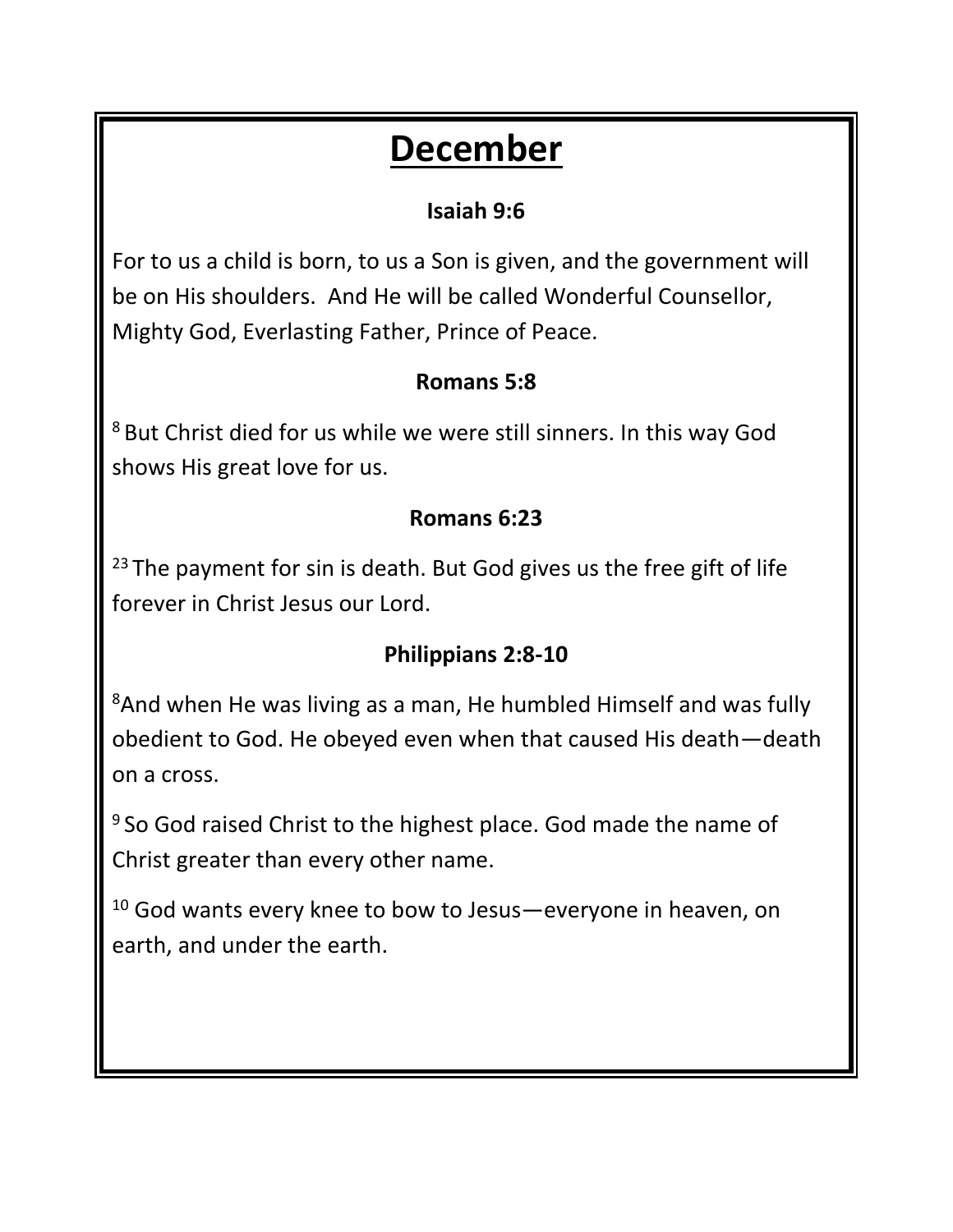# **January**

## **Ephesians 2:8-10**

 $8$  For it is by grace you have been saved, through faith—and this is not from yourselves, it is the gift of God—

 $9$  not by works, so that no one can boast.

<sup>10</sup> For we are God's handiwork, created in Christ Jesus to do good works, which God prepared in advance for us to do.

## **Deuteronomy 28:13**

<sup>13</sup> The LORD will make you the head, not the tail. If you pay attention to the commands of the LORD your God that I give you this day and carefully follow them, you will always be at the top, never at the bottom.

## **1 Peter 2:9**

 $9$ But you are a chosen people, a royal priesthood, a holy nation, God's special possession, that you may declare the praises of Him who called you out of darkness into His wonderful light.

### **Romans 8:37-39**

<sup>37</sup> But in all these things we have full victory through God who showed His love for us.

38-39 Yes, I am sure that nothing can separate us from the love God has for us. Not death, not life, not angels, not ruling spirits, nothing now, nothing in the future, no powers, nothing above us, nothing below us, or anything else in the whole world will ever be able to separate us from the love of God that is in Christ Jesus our Lord.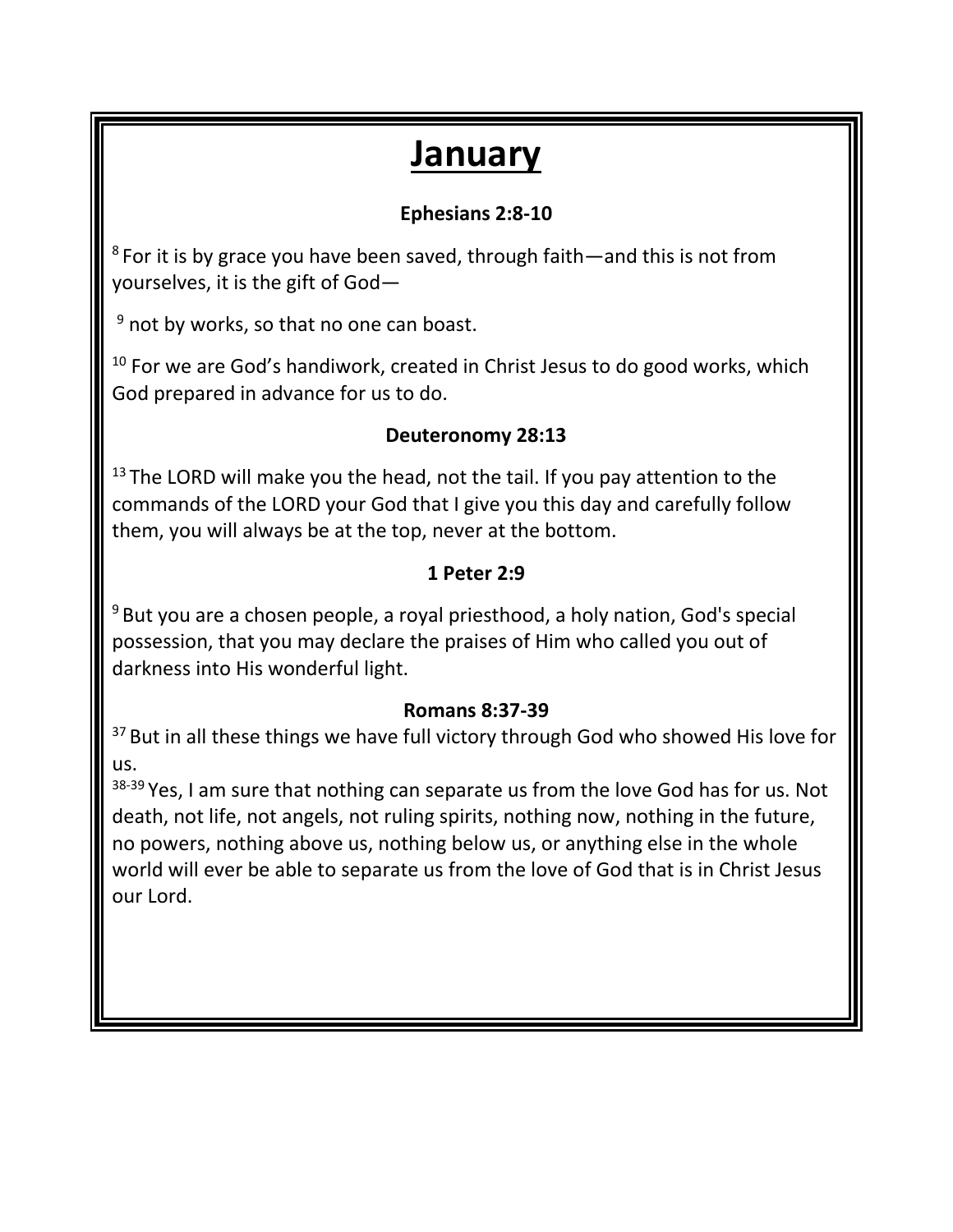# **February**

#### **1 John 4:7-8**

 $7$  Dear friends, let us love one another, for love comes from God. Everyone who loves has been born of God and knows God.

<sup>8</sup> Whoever does not love does not know God, because God is love.

#### **Matthew 22:37-39**

<sup>37</sup> Jesus replied: "'Love the Lord your God with all your heart and with all your soul and with all your mind.'

38 This is the first and greatest commandment.

<sup>39</sup> And the second is like it: 'Love your neighbour as yourself.'

#### **Colossians 3:13**

<sup>13</sup> Do not be angry with each other, but forgive each other. If someone does wrong to you, then forgive him. Forgive each other because the Lord forgave you.

#### **1 Peter 2:17**

<sup>17</sup> Respect everyone, and love your Christian brothers and sisters. Fear God, and respect the king.

#### **1 John 3:1**

<sup>1</sup>"How great is the love the Father has lavished on us, that we should be called children of God! And that is what we are!"

#### **Philippians 2:3-4**

<sup>3</sup> When you do things, do not let selfishness or pride be your guide. Be humble and give more honour to others than to yourselves.

<sup>4</sup> Do not be interested only in your own life, but be interested in the lives of others.

#### **Romans 8:1**

 $1$  So now, those who are in Christ Jesus are not judged guilty.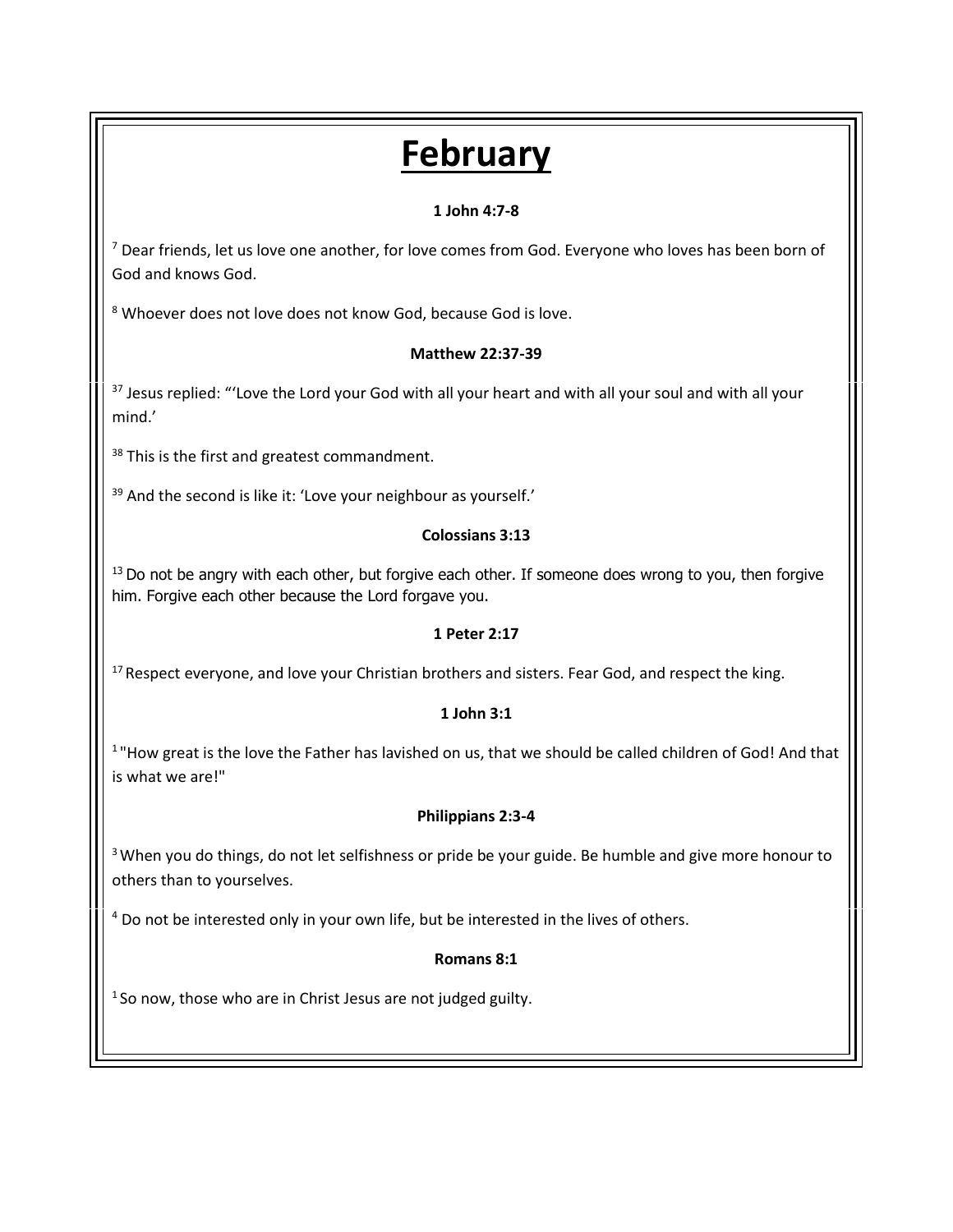# **March**

## **Isaiah 53:4-5**

くろくろくろくろうりつかくてくる。

きょうかんえんえん きょうこう

みんくん マント・マン ふくへん ションマンファック

<sup>4</sup>Surely He took up our pain and bore our suffering, yet we considered him punished by God, stricken by Him, and afflicted.

<sup>5</sup>But He was pierced for our transgressions, He was crushed for our iniquities; the punishment that brought us peace was on Him, and by His wounds we are healed.

## **Matthew 12:35**

 $35$  A good man out of the good treasure of His heart brings forth good things, and an evil man out of the evil treasure brings forth evil things.

### **James 5:16**

 $16$ Therefore confess your sins to each other and pray for each other so that you may be healed. The prayer of a righteous man is powerful and effective.

### **Ephesians 4:22-26**

 $22$  You were taught to leave your old self-to stop living the evil way you lived before. That old self becomes worse because people are fooled by the evil things they want to do.

 $23$  But you were taught to be made new in your hearts.

<sup>24</sup> You were taught to become a new person. That new person is made to be like God—made to be truly good and holy.

<sup>25</sup> So you must stop telling lies. Tell each other the truth because we all belong to each other in the same body.

 $26$  When you are angry, do not sin. And do not go on being angry all day.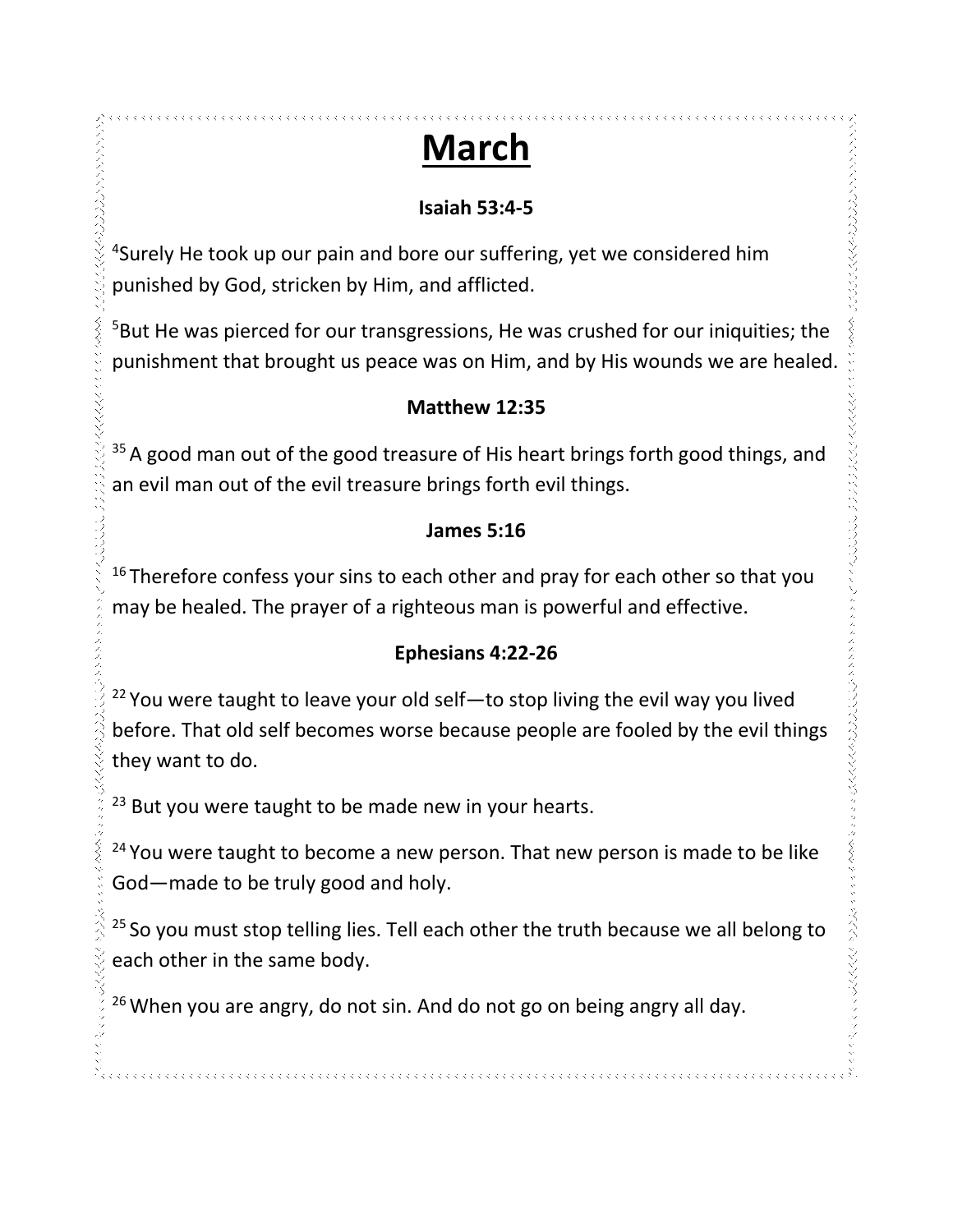# **APRIL**

## **Jeremiah 29:11**

<sup>11</sup> "For I know the plans I have for you," declares the LORD, "plans to prosper you and not to harm you, plans to give you hope and a future.

## **Philippians 1:6**

 $6$ Being confident of this, that He who began a good work in you will carry it on to completion until the day of Christ Jesus.

## **Philippians 4:19**

<sup>19</sup> But my God shall supply all your needs according to His riches in glory by Christ Jesus.

## **Romans 8:38-39**

<sup>38</sup> For I am convinced that neither death nor life, neither angels nor demons, neither the present nor the future, nor any powers,

 $39$  neither height nor depth, nor anything else in all creation, will be able to separate us from the love of God that is in Christ Jesus our Lord.

### **Mark 11:24**

<sup>24</sup> So I tell you to ask for things in prayer. And if you believe that you have received those things, then they will be yours.

### **Ephesians 3:20**

<sup>20</sup> With God's power working in us, God can do much, much more than anything we can ask or think of.